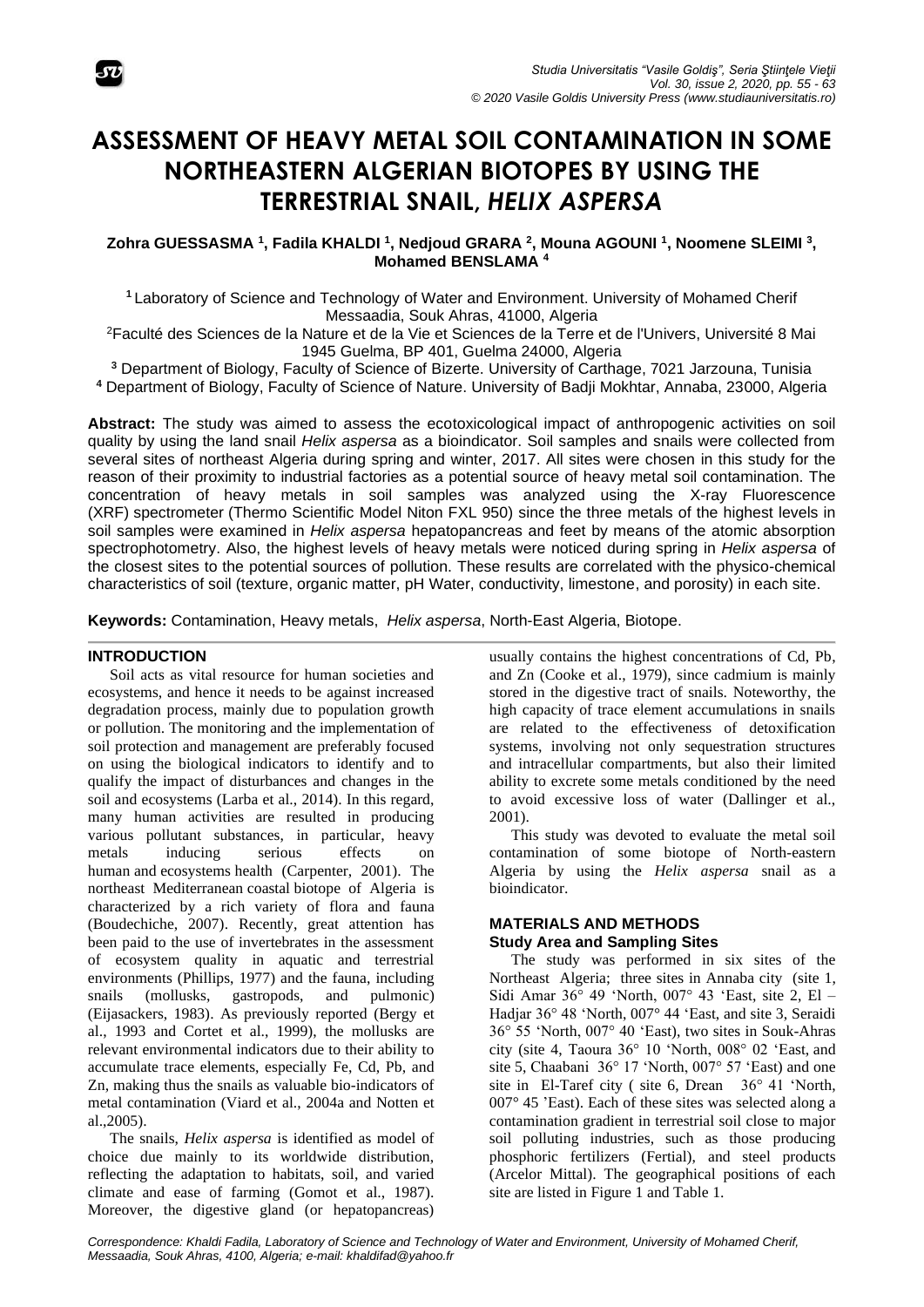## **Identification of snails**

A random sampling of snails was performed from various sites, between the periods from winter to spring, 2017. The live mollusks were collected depending on the climatic conditions (rainfall, humidity), as well as the snail species were identified following the color and the number of spiral bands in the shells (Charrier, 1981 and Bonnet et al., 1990).

## **Physico-chemical properties of soils**

The distribution and the growth of snail species are strongly related to the physico-chemical properties of the soil ecosystem. Thus the quality of soil containing snails focuses on the determination of major physicochemical parameters, including texture, water pH (Gaucher, 1968), organic substances (Rouiller et al., 1994), electrical conductivity and porosity (Delaunois, 1976), and active and total limestone were determined (Duchaufour, 1970).

# **Soils Sampling and Heavy Metal Extraction and Analysis**

The analysis of samples was performed through, a dry step in an oven at 60 ° C up to obtain constant weight, and a milling and sieving (140μm) step to achieve at least ten grams of powder. For the X-Ray Fluorescence (XRF) analysis, we needed to use 8 grams of sample for the test, otherwise, it would be possible to use boric acid to increase the pellet under the sample of which, we would not have a sufficient quantity. As a result, the sample can be prepared as a pellet through centrifugation (speed =40 rpm). The samples were then placed in an autosampler of the XRF spectrometer (Thermo Scientific Model Niton FXL 950). The analyses were conducted at the Research Unit level, Materials, Nanomaterials, and Ecosystems. Faculty of Sciences of Bizerte Tunisia.

The XRF method requires the placement of samples under an X-ray beam. The energy spectrum of the fluorescent X-rays reveals the characteristic peaks of the elements present in samples, i.e the peaks show the nature of the element since the height of the peaks explains the element quantity.

## **Analysis of heavy metals in hepatopancreas and feet of snails by atomic absorption spectrophotometry**

The organ fragments are placed separately in screw tubes and then dried in an oven  $(50 \circ C)$  between 48 and 72 hours (Coeurdassier, 2001). After weighing the dried fragments, 4 ml of 50% nitric acid were added to each tube, which afterward was sealed with screw caps and, kept in an oven at 60 ° C until the digestion of the tissues under pressure (about 72 hours) is completed. Then each sample was made up to 19 ml with distilled water and stored at 4 ° C until analysis (Coeurdassier, 2001). The metal concentrations in different samples were measured by atomic absorption spectrophotometry (ICP-AES).



**Fig. 1.** Geographical location of the sampling sites (www.google.fr).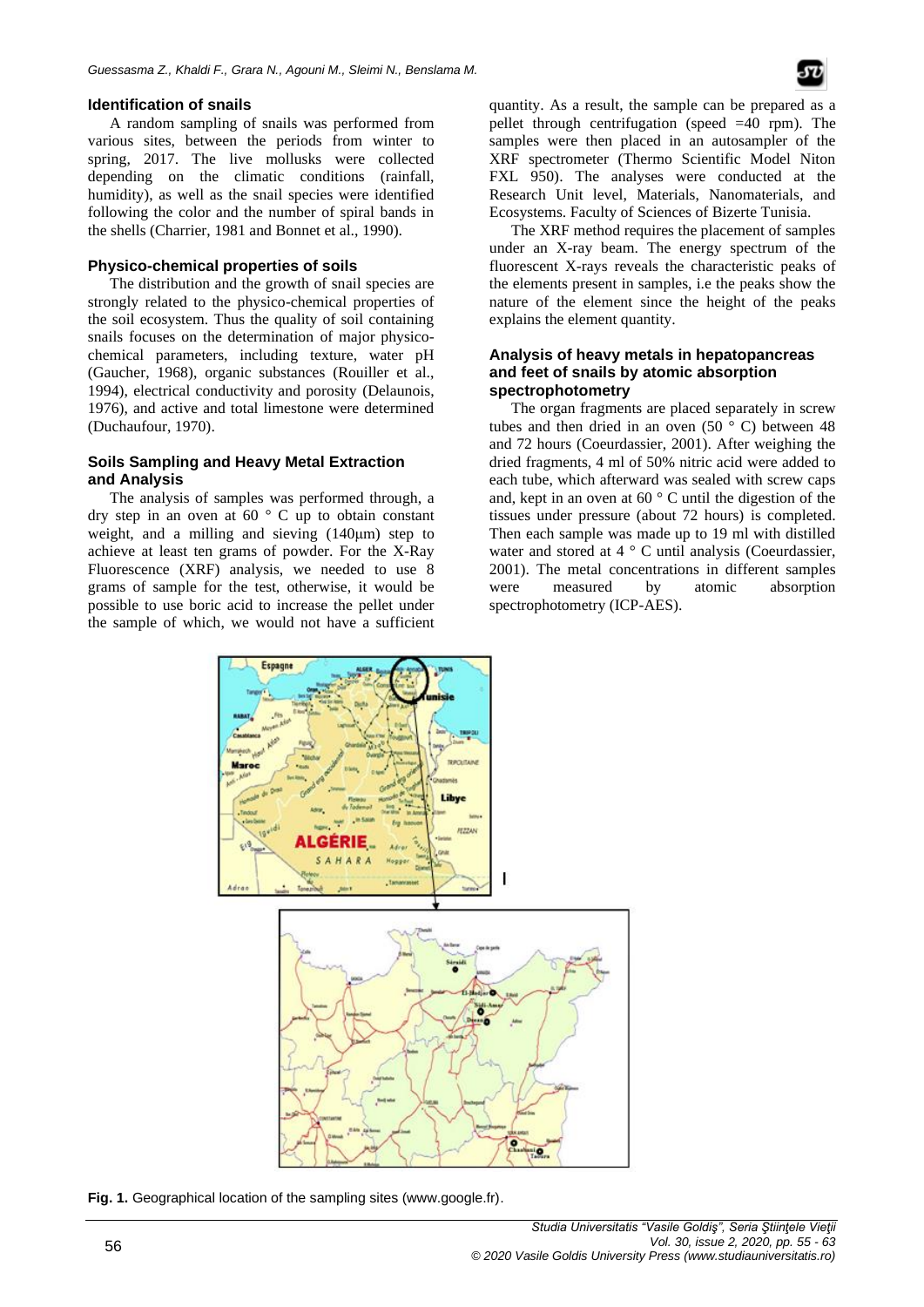

| <b>Sites</b>      | <b>North</b>          | East                |
|-------------------|-----------------------|---------------------|
| Site1             | $36^{\circ}$ 49' 04"  | $7^{\circ}$ 43' 05" |
| Site <sub>2</sub> | 36° 48' 00"           | $7^{\circ}$ 44' 00" |
| Site3             | $36^{\circ} 55' 00''$ | $7^{\circ}$ 40' 00" |
| Site4             | $36^{\circ}$ 10' 12"  | $8^{\circ}$ 02' 34" |
| Site <sub>5</sub> | $36^{\circ}$ 17' 15"  | $7^{\circ}$ 57' 15" |
| Site <sub>6</sub> | $36^{\circ}$ 41' 00"  | $7^{\circ}$ 45' 00" |

### **Geographic position of sampling sites**

#### **Table 1**

## **Statistical analysis**

Data are displayed as mean ± SD standard deviation. Statistical significance was tested by analysis of variance (ANOVA). The statistical test was performed using MINITAB software (version 18, Penn State College, PA, USA) (Dagnelie, 2001).

## **RESULTS AND DISCUSSION Physico-chemical characteristics of soils in different study sites**

The results of the physico-chemical parameters of the soil in the different study sites are displayed in table 2, showing that the studied soils are alkaline (pH>7.5). Also, soil moisture values vary between 43.01 and 65.29%, which explains therefore the reason why soils are clay-silty in site 2, site 3, site 4, site 5, site 6; and silty clay in site 2 (43.01%). In addition, the soil conductivity varies between 0.07 and 0.58, and as it is less than 0.6 ms/cm, it indicates that the soil is not salted. The two types of limestone measured at the study sites indicate that the soils have active limestonetype varied between 16.25 and 27.75%, in site 2, site 3,

site 4, site 5, site 6, in addition to total limestone ranged from 15 to 30% in the six sites, in which the limestone varies between 19.95 and 27 %. Moreover, the studied soils exhibit a percentage varies between 2.7 and 18.8% in organic matter, explaining therefore why the rate is very high, so they are very rich in organic matter, except in the site 2, 5 and 6 where the soil is less rich in organic matter (2.7%, 4.57%). On top of that, the lowest porosity (less than 10%) was noticed at the sites 5 (9.2%) and 6 (8.07%), since the other sites showed a fairly low porosity (10-20%), and the values are 11.74% and 18.38% (Table 2). ANOVA analysis test revealed a highly significant effect of site (  $p < 0,001$ ) regarding organic matter (F5, 12 = 974.38; p  $= 0.000$ , soil texture (F5, 12 = 18.26; p = 0.000), porosity (F5,  $12 = 73.21$ ;  $p = 0.000$ ) and active limestone (F5,  $12 = 23.85$ ;  $p = 0.000$ ), significant effect of site ( $p < 0.05$ ) regarding conductivity (F5, 12 = 4.20;  $p = 0.019$ , and no significant effect of site (p> 0.05) regarding pH water (F5,  $12 = 2.38$ ;  $p = 0.101$ ) and total limestone (F5,  $12 = 2.23$ ;  $p = 0.118$ ).

|  |  |  | Physico-chemical characteristics of soils from the six studied sites |
|--|--|--|----------------------------------------------------------------------|
|--|--|--|----------------------------------------------------------------------|

| <b>Parameters/Sites</b> | Site1            | Site2            | Site <sub>3</sub> | Site4            | Site <sub>5</sub> | Site <sub>6</sub> |
|-------------------------|------------------|------------------|-------------------|------------------|-------------------|-------------------|
| pH water                | $7.30 \pm 0.17$  | $7.82 \pm 0.03$  | $8.18 \pm 1.09$   | $8.28 \pm 0.97$  | $7.98 \pm 0.01$   | $7.63 \pm 0.08$   |
| Texture (%)             | $43.01 \pm 3.62$ | $65.26 \pm 4.48$ | $55.96 \pm 0.15$  | $55.33 \pm 4.51$ | 49.35±1.033       | $49.66 \pm 1.52$  |
| Conductivity (mS/cm)    | $0.17 \pm 0.01$  | $0.58 \pm 0.04$  | $0.50 \pm 0.36$   | $0.07 \pm 0.02$  | $0.28 \pm 0.14$   | $0.38 \pm 0.02$   |
| Organic matter (%)      | $5.86 \pm 0.32$  | $2.7 \pm 0.59$   | $18.38 \pm 0.04$  | $18.8 \pm 0.20$  | $4.53 \pm 0.49$   | $4.57 \pm 0.51$   |
| Active limestone (%)    | $31 \pm 3.61$    | $16.25 \pm 0.21$ | $28.75 \pm 2.86$  | $24.38 \pm 0.07$ | $20.06 \pm 0.50$  | $27.66 \pm 1.52$  |
| Total limestone (%)     | $24.90 \pm 4.06$ | $23.00 \pm 1.73$ | $21.41 \pm 0.67$  | $19.8 \pm 1.44$  | $26.99 \pm 4.20$  | $23.67 \pm 3.51$  |
| Porosity (%)            | $11.74 \pm 0.30$ | $12.12 \pm 0.09$ | $12.1 \pm 0.18$   | $12.30 \pm 0.10$ | $9.2 \pm 0.79$    | $8.07 \pm 0.18$   |

 $(m \pm SD, n = 3)$ 

#### **Soil heavy metal concentrations**

The concentrations of the most important heavy metals (Fe, Mn, Pb ) were measured in soil samples of each site (Tables 3 and 4, Figs 2, 3, and 4). The mean concentration of each metal noticed in this study provides the following decreasing order: Fe, Mn, Pb. The higher concentration values of metals in samples collected from all sites during season 2 were measured and compared with those found during season 1. Additionally, the concentrations of each heavy metal were found to be varied between sites. Notably, site 6 exhibiting increased lead (Pb) levels during sampling is located close to the major road networks, known as potential sources of Pb pollution exposure from highway traffic, while the highest levels of Fe and Mn were found in soil samples adjacent to the waste dump

site 2 and 1. Whilst the lowest heavy metal concentrations were noticed in the sites 3 and 4, selected as control sites.

Two-way ANOVA test (season, site) indicated a number of effects of each heavy metal. Fe levels found during sampling showed a significant effect due to site  $(F5,5 = 7.70$ ;  $p=0.021$ ), and a highly significant effect due to season  $(F1,5 = 50.31; p = 0.001)$ . Mn levels in samples showed a highly significant effect due to site  $(F5,5 = 25.34; p=0.001)$  and a very significant effect due to season  $(F1,5 = 21.34; p=0.006)$ , since lead (Pb) levels showed a very significant effect due to site (F5,5 = 12.59 ; p=0.007) and no significant effect due to season (F1,5 = 5.13; p= 0.073).

**Table 2**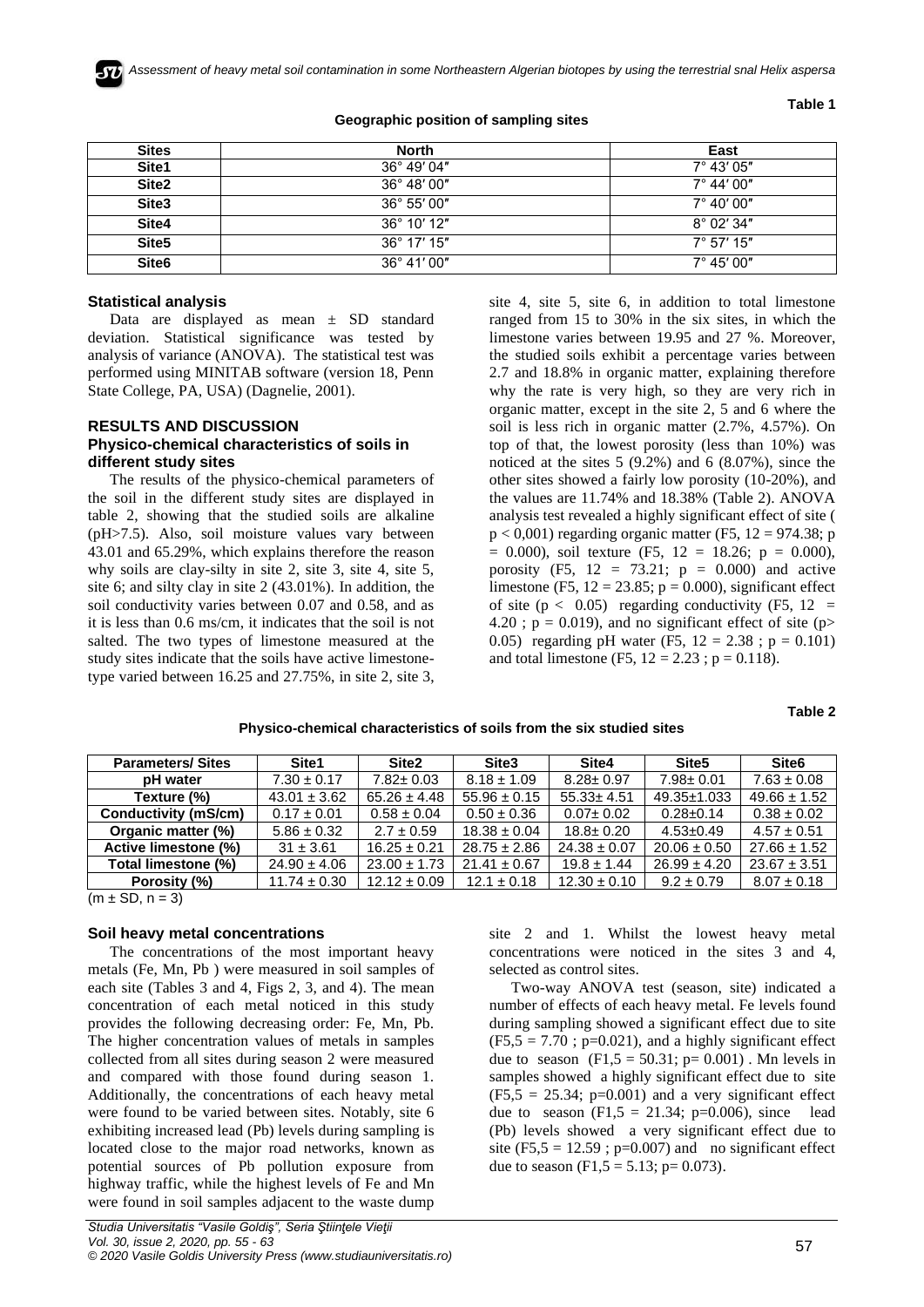# **The concentration of heavy metal in snail hepatopancreas and feet**

The analysis of heavy metal levels in *Helix aspersa* hepatopancreas and feet shows a marked variation in the contents of the three studied metals. Also, the average concentration of heavy metals found in viscera is higher than that found in feet for all study sites. In fact, the highest concentration is that of iron (2795.78  $\mu$ g/g in hepatopancreas and 1807.88  $\mu$ g/g in feet), followed by Mn (22.22 µg/g in hepatopancreas, and  $18.75 \mu g/g$  in feet), since the concentration of Pb was found to be much lower than the others  $(13.00 \text{ µg/g in})$ hepatopancreas, and 11.80  $\mu$ g/g in feet). The higher values were measured in the samples collected in season 2 and then were compared with those collected in season 1 (Table [5, Figs 5, 6, 7, 8, 9, 10\).](#page-3-0) 

Two-way ANOVA (season, site) performed for each heavy metal and each organ revealed a number of effects. Fe levels obtained during sampling showed a no- significant effect due to season  $(F1,5 = 2.61)$ ;  $p=0.167$ ), a significant effect due to site (F5,5 = 9.71; p= 0.013) in hepatopancreas, a no- significant effect due to season  $(F1,5 = 3.31 ; p=0.129)$  and a very significant effect due to site  $(F5,5 = 20.10 ; p=$ 0.003) in feet. Whilst Mn level in samples showed a significant effect due to season  $(F1, 5=7.52; p=0.041)$ , a highly significant effect due to site (F5,5=285.49; p=0.000) in hepatopancreas, a no-significant effect due to season  $(F1,5 = 3.15 ; p=0.136)$  and a highly significant effect due to site  $(F5,5 = 39.91; p = 0.000)$ in feet . Lead (Pb) level showed a no- significant effect due to season (F1,5 =  $6.27$ ; p=0.054), a highly significant effect due to site  $(F5,5 = 31.48; p=0.001)$  in hepatopancreas, a no- significant effect due to season  $(F1,5 = 0.44$ ; p=0.536) and a no- significant effect due to site  $(F5,5 = 2.56$ ;  $p= 0.163$ ) in feet.

#### **Table 3**

## **Composition in ppm, of soil heavy metals in different sites during the season 1**

| <b>Site</b> | Fe      | Mn    | Рb   |
|-------------|---------|-------|------|
| Site 1      | 25453.6 | 390   | 24.6 |
| Site 2      | 26090.3 | 720   | 27.4 |
| Site 3      | 20100.0 | 178.4 | 09.1 |
| Site 4      | 22172.7 | 210   | 10   |
| Site 5      | 24738.0 | 380   | 20   |
| Site 6      | 24183.0 | 350   | 31.3 |

#### **Table 4**

# **Composition in ppm, of soil heavy metals in different sites during the season 2**

| <b>Site</b> | Fe    | Mn    | <b>Pb</b> |
|-------------|-------|-------|-----------|
| Site 1      | 33540 | 677.1 | 30        |
| Site 2      | 42889 | 998   | 32        |
| Site 3      | 22580 | 291   | 9.9       |
| Site 4      | 29280 | 310   | 15        |
| Site 5      | 33220 | 539.5 | 23.2      |
| Site 6      | 31360 | 454.4 | 50        |

#### **Table 5**

## **The concentration of heavy metals (µg/g) in hepatopancreas and feet of Snail,** *Helix aspersa* **in different sites during the season 1 and the season 2**

| <b>Heavy metals</b> | <b>Season</b>       |                       | <b>Heavy metals concentrations</b> |         |        |        |        |        |
|---------------------|---------------------|-----------------------|------------------------------------|---------|--------|--------|--------|--------|
|                     |                     | Organs                | Site 1                             | Site 2  | Site 3 | Site 4 | Site 5 | Site 6 |
| Fe                  | Season1             | <b>Hepatopancreas</b> | 897.07                             | 1379.72 | 1.89   | 7.86   | 91.03  | 22.48  |
|                     |                     | Feet                  | 579.55                             | 1372.80 | 1.70   | 6.33   | 41.36  | 15.65  |
|                     | Season2             | <b>Hepatopancreas</b> | 1320.31                            | 2795.78 | 1.91   | 14.79  | 391.90 | 39.53  |
|                     |                     | Feet                  | 1305.20                            | 1807.88 | 1.79   | 10.99  | 191.55 | 28.50  |
| Mn                  | Season1             | Hepatopancreas        | 11.11                              | 21.28   | 0.88   | 1.07   | 7.28   | 1.56   |
|                     |                     | Feet                  | 10.71                              | 13.35   | 0.40   | 0.74   | 5.63   | 1.24   |
|                     | Season2             | <b>Hepatopancreas</b> | 13.33                              | 22.22   | 0.97   | 1.18   | 8.15   | 3.81   |
|                     |                     | Feet                  | 11.23                              | 18.75   | 0.47   | 1.08   | 7.37   | 1.92   |
| <b>Pb</b>           | Season1             | <b>Hepatopancreas</b> | 6.44                               | 7.59    | 0.32   | 2.57   | 5.74   | 9.46   |
|                     |                     | Feet                  | 5.46                               | 6.62    | 0.22   | 1.96   | 4.37   | 7.08   |
|                     | Season <sub>2</sub> | <b>Hepatopancreas</b> | 6.66                               | 7.47    | 0.49   | 3.49   | 6.20   | 13.00  |
|                     |                     | Feet                  | 5.30                               | 6.10    | 0.30   | 3.10   | 4.80   | 11.80  |

<span id="page-3-0"></span>\*\*

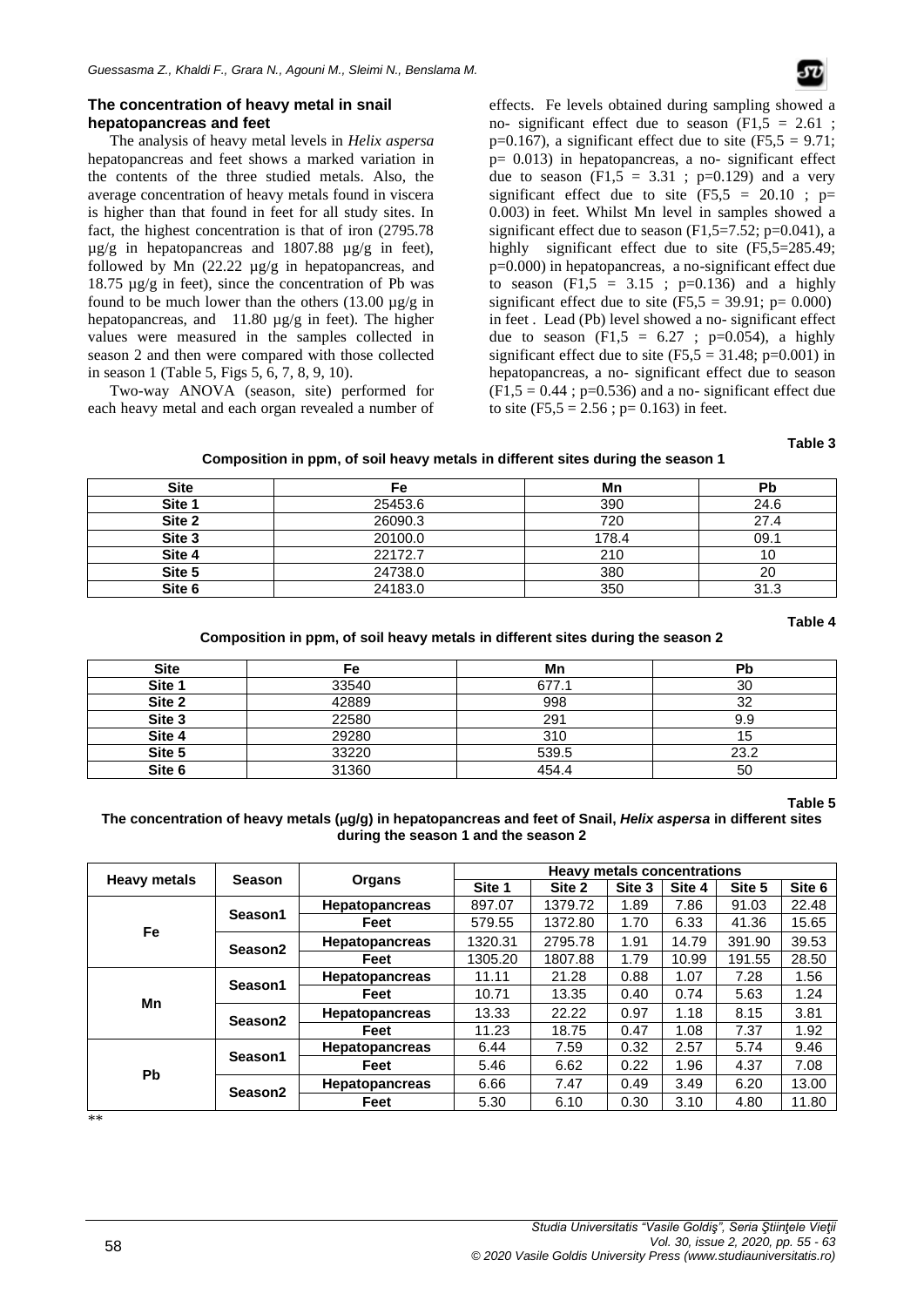*EAssessment of heavy metal soil contamination in some Northeastern Algerian biotopes by using the terrestrial snail Helix aspersa*



**Fig. 2.** Quantity of Fe in different sites during season 1 and season 2.



**Fig. 3.** Quantity of Mn in different sites during season 1 and season 2.



**Fig. 4.** Quantity of Pb in different sites during season 1 and season 2.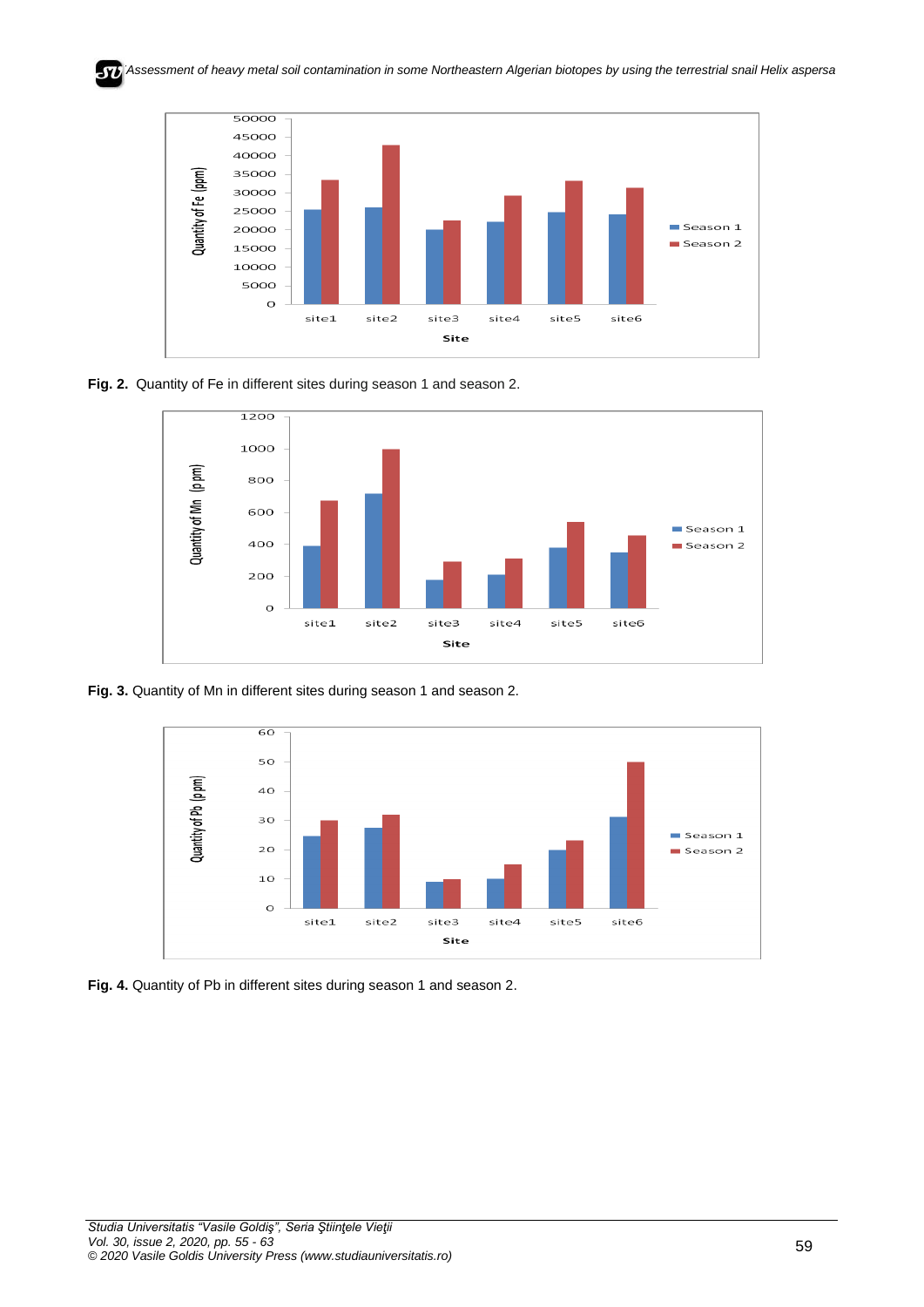

Fig. 5. (Left) Concentration of Fe (µg/g) in Snail hepatopancreas and feet in different sites during season 1. **Fig. 6.** (Right) Concentration of Fe (µg/g) in Snail hepatopancreas and feet in different sites during season 2.



Fig. 7. (Left) Concentration of Mn (µg/g) in Snail hepatopancreas and feet in different sites during season 1. Fig. 8. (Right) Concentration of Mn (µg/g) in Snail hepatopancreas and feet in different sites during season 2.



**Fig. 9.** (Left) Concentration of Pb ( $\mu$ g/g) in Snail hepatopancreas and feet in different sites during season 1. **Fig. 10.** (Right) Concentration of Pb (µg/g) in Snail hepatopancreas and feet in different sites during season 2.

Nowadays, heavy metal soil contamination due to increased industrialization and urbanization becomes one of the environmental-relevant subjects for several researchers. The levels of heavy metals in the environment are strongly related to both natural and anthropogenic factors. Anthropogenic processes are

main sources of heavy metal soil contamination, as well as utilization of agricultural chemicals containing metals (e.g, fertilizers and pesticides), in addition to vehicle traffic, combustion of petroleum fuels containing metal additives (Reichman, 2010), and surface runoff produced by atmospheric pollutants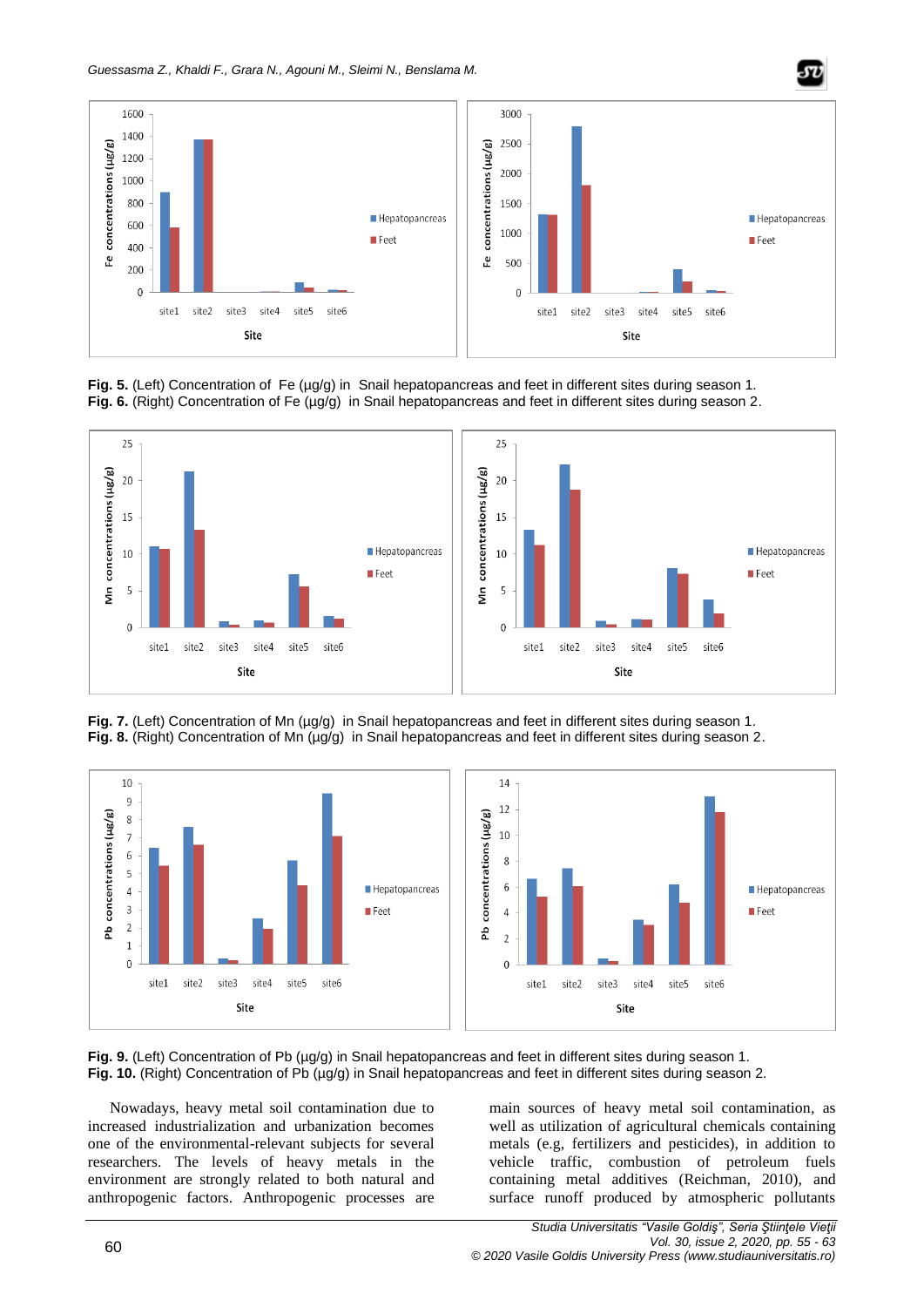(Agarwal, 2009 and Ryu et al., 2010). Heavy metals are harmful to environmental health due to their bioaccumulation in terrestrial ecosystems and the negative effect on food quality and safety.

Soil is the habitat for a multitude of a permanent living being (Davet, 1996), due to its typical physicochemical properties providing a good habitat for snail survival and biological activities. Among soil invertebrates, pulmonate gastropods are commonly described as bioindicators for the assessment of pollution by metallic elements and pesticides in terrestrial ecosystems (Gimbert, 2006, Salama et al., 2005). Several studies have reported that soil quality parameters, including pH, organic matter contents, and moisture strongly affect the bioavailability of metals in soil (Portail, 2005 and Scheifler, 2002). Moreover, the accumulation of Fe, Mn, Pb, Cd, Cu, and Zn by terrestrial gastropod mollusks is related to their environmental concentrations (Coeurdassier, 2001), since the concentrations of these elements in *Helix aspersa* viscera are significantly correlated with total soil concentrations (Viard et al., 2004). The soil heavy metals content varies according to the exposure to various pollution sources (Modrzewska et al., 2014). In our study, the highest values of heavy metals were measured in soils collected from all sites in spring and then were compared to those collected in winter. This is likely due to the leaching of pollutants by rain (Piron-Frenet et al., 1994). Additionally, the average metal concentrations at these sites vary in the same way, with Fe being the most important pollutant, followed by Mn, Pb in descending order. Also, the snails collected in the sites of El-Hadjar and Sidi-Amar exhibit the highest concentrations of heavy metals (Fe, Mn) in spring compared to those collected in winter. These two sites are characterized by a strong industrial, automotive, and railway activities, such as the El-Hadjar industrial zone and the Arcelor Mittal steel complex, which are considered as contamination sources of heavy metals.

In winter, the unfavorable environmental factors put the snail under the environmental stress, and subsequently, they go into hibernation, meanwhile, their physiological activities are reduced and their metabolism is slowed. Hence, the snails are not in continuous contact with their environment, i.e a reduction in exposure periods to contaminants in the environment leads to low accumulation of xenobiotics in snails. On the other hand, environmental factors would be favorable in spring to resume physiological activities. Long periods of exposure favor an important accumulation of pollutants by the snail. Our findings showed that Pb levels were significantly higher at Drean resulting from the increase in road congestion at this site (Ho and Tai1988, Garcia and Millan 1998). The lowest concentrations of heavy metals were noticed in the sites; Taoura and Séraidi, and this is likely due to the fact that these sites are located in uninhabited areas characterized by the absence of any industrial activity, automobile, and any agricultural practice. Viard (2004) has reported that the removal of contamination sources (highways, factories, etc.)

reduces the risk of soil contamination by heavy metals. Our results are in line with those previously reported (Viard, 2004; Belabed, 2010; Fritsch, 2010; Bourbia-ait hamlet, 2013 and Larba, 2014). Overall, terrestrial snails potentially accumulate metals by storing a large quantity in their organs (Berger et al., 1993).

Interestingly, the accumulation of heavy metals by invertebrate organisms is the result of the absorption, distribution, and storage processes. When metals are absorbed, terrestrial gastropods have a strategy of nonregulation (Notten et al., 2005). According to the results of our study, heavy metals are stored mainly in the viscera. Indeed, the studies of Gomot (1998) carried out on the same species indicated that the main accumulator organ of heavy metals is hepatopancreas. The snail integrates pollutants, especially heavy metals via different exposure routes: digestive by ingestion of food (plants, soil particles) (Gomot et al., 1989) and cutaneous by diffusion of the pollutant from the soil through the epithelium of the foot (Coeurdassier et al., 2002).

# **CONCLUSIONS**

In conclusion, the results of the present investigation show a decreasing gradient of contamination correlating to the proximity of the pollution sources. The highest levels of contamination were observed at El Hadjar near the Arcelor Mittal steel complex. *H. aspersa*, a common species of land snail present in the soil area was tested as a bioindicator of metal contamination. Overall, the results show that *H. aspersa* is an efficient bioindicator to evaluate the heavy metal atmospheric pollution, due to several industrial factories, and vehicle traffic.

# **CONFLICT OF INTEREST**

The authors report no conflict of interest.

# **REFERENCES**

- Agarwal SK, Heavy metal pollution New Delhi. APH Publishing Corporation, 1–89, 2009.
- Belabed B, La pollution par les métaux lourds dans la région d'Annaba «Sources de contamination des écosystèmes aquatiques ». Thèse en Sciences de la Mer.Université Badji Mokhtar, Annaba, 2010.
- Bergy B, Dallinger R, Terrestrial snails as quantitative indicators of environmental metal pollution. Environmental Monitring Assessment, 25, 60- 84, 1993.
- Berger B, Dallinger R, Felder E, Moser J, Budgeting the flow of cadmium and zinc through the terrestrial gastropod Helix pomatia L.Ecotoxicology of metals in invertebrates, 1993.
- Bonnet JC, Aupinel P, Vrillon JL, L'escargot *Helix aspersa*, biologie, élevage. Collection du Labo au terrain, INRA, 124 pp, 1990.
- Boudechiche L, Biodiversité des hélicidés du Parc National d'El-Kala (extrême Nord-Est Algérien). Bulletin de l'INSTM, 12, 12-123, 2007.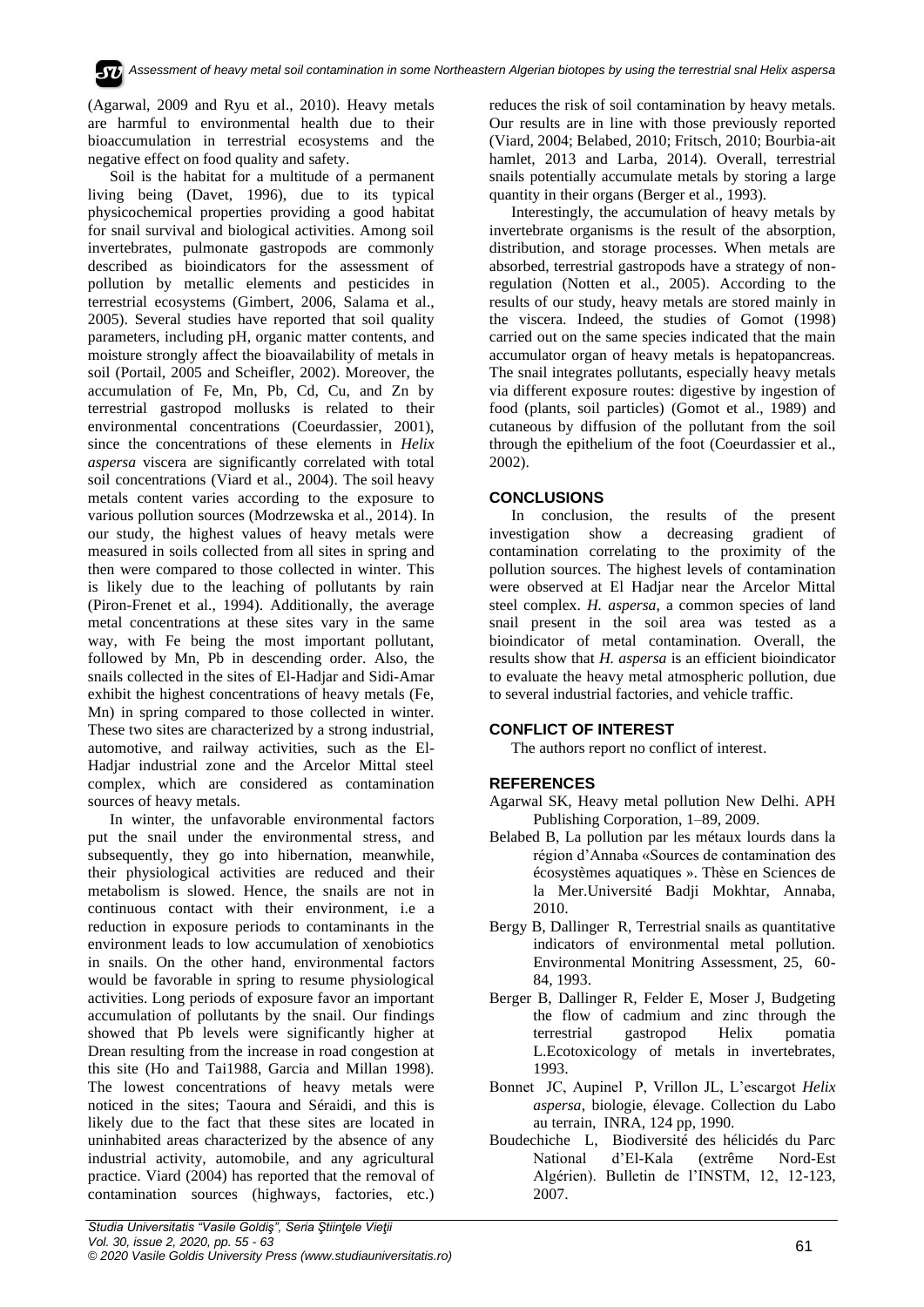- Bourbia-ait hamlet S, Évaluation de la toxicité de mixtures de pesticides sur un bioindicateur de la pollution des sols *Helix aspersa*. Thèse en biologie animale. Universite Badji Mokhtar, Annaba. 2014.
- Calvet R, Barriuso E, Retention and bioavailability of pesticides on soil. In A. Copin, G. Houins, L. Pussemier, and J.F. Salembier, Environmental behaviour of pesticides and regulatory aspects Rixensart: Cost. European Study Service, 63– 71, 1994.
- Carpenter DO, The public health significance of metal neurrotoxicity cell Mol. Neurobiol, 6, 591-597, 1994.
- Charrier M, Contribution à la biologie et à l'écophysiologie de l'escargot *Helix aspersa* Müller. Doctorat de 3eme cycle de l'Université de Rennes I, 330 pp, 1981.
- Chevallier H, L'élevage des escargots.Production et préparation du petit-gris. Edit. Point Vétérinaire ; Maisons-Alfort, Gris. Point Vétérinaire, Maisons-Alfort, Francia. 144 pp, 1992.
- Cooke M, Jackson A, Nickless G, Robrts D J, Distribution and speciation of cadmium in the terrestrial snail *Helix aspersa*.Environmental Contamination and Toxicology, 23, 445-451, 1979.
- Cortet J, Gomot-de Vaufleury A, Poinsot-Balaguer N, Gomot L, Cluzeau D, The use of invertebrate soil fauna in monitoring pollutants effects. European Journal of Soil Biology, 35, 115-134, 1999.
- Coeurdassier M, Utilisation de mollusques gastéropodes pulmonés terrestres (*Helix aspersa*) et aquatiques (Lymnia stagnalis et Lymnia palustris) comme indicateurs de pollution par les éléments métalliques et les xénobiotiques.Thèse Univ. Franche Comté, France, 281pp, 2001.
- Coeurdassier M, Gomot-de Vaufleury A, Lovy C, Badot P M, Is the cadmium uptake from soil important in bioaccumulation and toxic effects for snails. Ecotoxicology and Environmental Safety, 53, 425-431, 2002.
- Dagnelie P, Statistiques théoriques et appliquées. Tome 2 : références statistiques à une et à deux dimensions. De Boeck et Larcier, Bruxelles, 659 pp, 1999.
- Dallinger R, Berger B, Triebskom R, Kohler H, Soil biology and ecotoxicology. In: Bakerm G.M. The biology to terrestrial molluscs. CAB International, Oxon, Wallingforrd, UK, 489- 525, 2001.
- Davet P, Vie microbienne et production végétale. INRA. France, 34-97, 1996.
- Delaunois A, Travaux pratiques de pédologie générale. INRA, Montpellier, 2-86, 1976.
- Duchaufour P, Précis de Pédologie. Masson et Cie. Paris, 33-212, 1970.
- Eijasackers H, Soil fauna and soil microflora as possible indicators of soil pollution.

Environmental Monitoring and Asseessment, 3, 307-316, 1983.

- Fernandez MD, Vega MM, Tarazona JV, Risk based ecological soil quality criteria for the<br>characterization of contaminated soils. characterization of contaminated soils. Combination of chemical and biological tools. Science of the Total Environment, 366, 466– 484, 2006.
- Fritsch C, Utilisation intégrée de bioindicateurs pour la surveillance des sols et des écosystèmes terrestres. Thèse de doctorat. Université de Franche-Comté, France, 2010.
- Garcia R, Millan E, Assessment of Cd, Pb and Zn contamination in roadside soils and grasses from Gipuzkoa (Spain). Chemosphere, 37, 1615-1625, 1998.
- Gaucher G, Traité de Pédologie Agricole. Le sol et ses caractéristiques agronomiques. Dunod. Paris, 578 pp, 1968.
- Gimbert F, Cinétique de transfert de polluants métalliques du sol à l'escargot. Thèse de doctorat. Nº 1191. Université de Franche-Comté. France, 1-172, 2006.
- Gomot A, Biochemical composition of Helix snails: influence of genetic and physiological factors. J. Moll.Stud, 64, 173-181, 1998.
- Gomot A, Gomot L, Boukraa S, Bruckert S, Influence of soil on the growth of the land snail *Helix aspersa*. An experimental study of the route for the stimulating factors. Molluscan Studies, 55, 1-7, 1989.
- Gomot L, Deray A, Les escargots. La recherche, 186, 302-311, 1987.
- Larba R, Biosurveillance de l'environnement dans la région Est: mesure de biomarqueurs chez *Helix aspersa* et corrélation avec les caractéristiques physicochimiques des sols. Thèse en biologie animale environnementale. Universite Badji Mokhtar, Annaba. 2014.
- Larba R, Soltani N, Use of the land snail *Helix aspersa* for monitoring heavy metal soil contamination in Northeast Algeria.Environmental Monitoring and Assessment, 186 , 4987– 4995, 2014.
- Modrzewska B, Wyszkowski M, Trace metals content in soils along the state road (northeastern Poland). Environ Monit Assess, 186, 2589– 2597, 2014.
- Notten MJM, Oosthoek AJP, Rozema J, Aerts R, Heavy metal concentrations in a soil-plant-snail food chain along a terrestrial soil pollution gradient. Environmental pollution, 138, 178- 190, 2005.
- Phillips DJH, The use of biological indicator organisms to monitor trace metal pollution in marine and estuarine environments. Environmental Pollution, 13, 281-317, 1977.
- Piron-Frenet M, Bureau F, Pineau A, Lead accumulation in surface roadside soil: its relationship to traffic density and metereological parameters. The Science of the Total Environment, 144, 297–304, 1994.